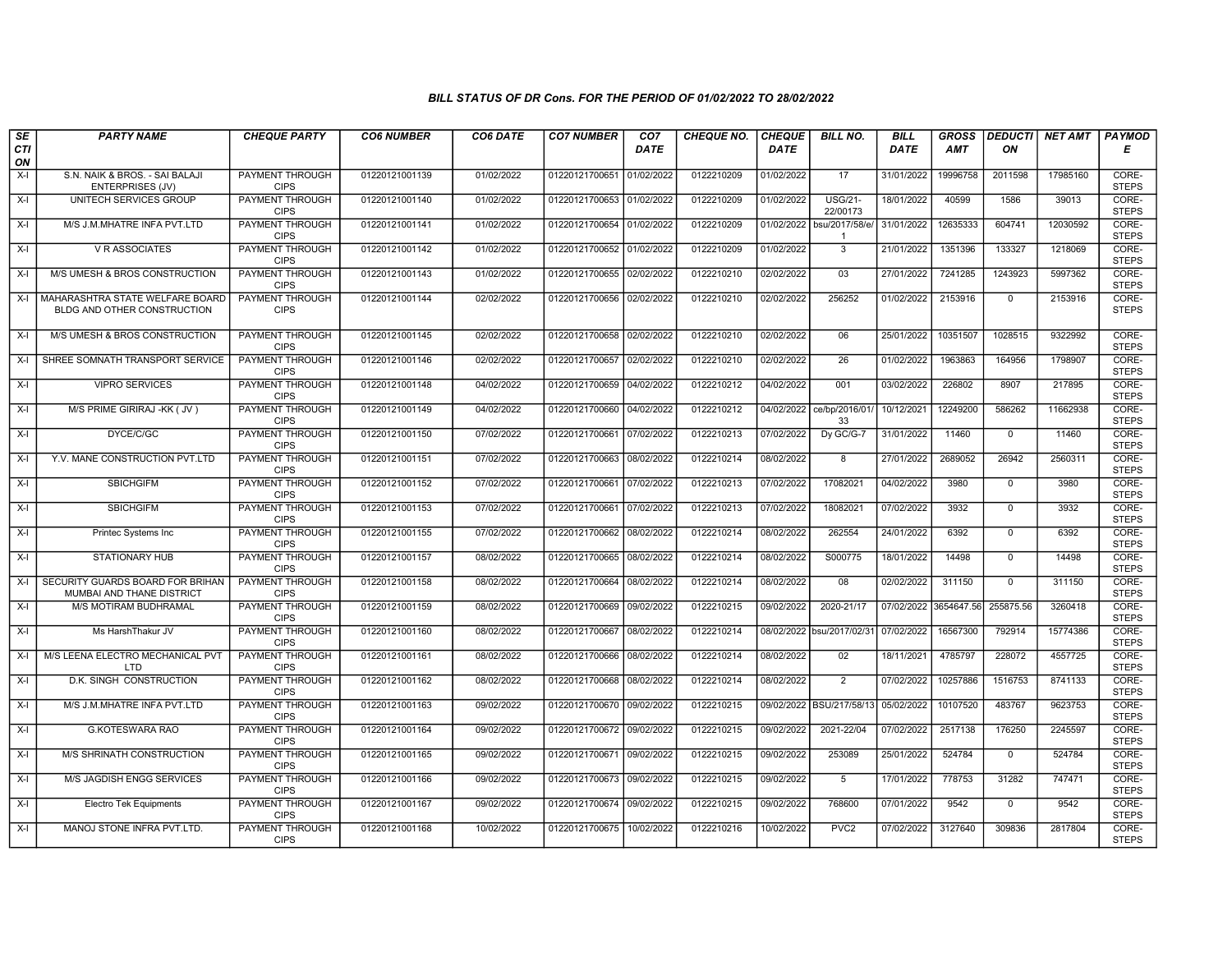| SE        | <b>PARTY NAME</b>                                         | <b>CHEQUE PARTY</b>                   | <b>CO6 NUMBER</b> | CO6 DATE   | <b>CO7 NUMBER</b>         | CO <sub>7</sub> | <b>CHEQUE NO.</b> | <b>CHEQUE</b> | <b>BILL NO.</b>               | <b>BILL</b> | <b>GROSS</b> |                | DEDUCTI NET AMT | <b>PAYMOD</b>         |
|-----------|-----------------------------------------------------------|---------------------------------------|-------------------|------------|---------------------------|-----------------|-------------------|---------------|-------------------------------|-------------|--------------|----------------|-----------------|-----------------------|
| CTI<br>ON |                                                           |                                       |                   |            |                           | <b>DATE</b>     |                   | <b>DATE</b>   |                               | <b>DATE</b> | AMT          | ON             |                 | Е                     |
| $X-I$     | <b>SBICHGIJNJ</b>                                         | <b>PAYMENT THROUGH</b><br><b>CIPS</b> | 01220121001169    | 11/02/2022 | 01220121700676            | 11/02/2022      | 0122210217        | 11/02/2022    | 1998                          | 28/12/2021  | 7848         | $\mathbf 0$    | 7848            | CORE-<br><b>STEPS</b> |
| $X-I$     | <b>SBICHGIJNJ</b>                                         | <b>PAYMENT THROUGH</b><br><b>CIPS</b> | 01220121001170    | 11/02/2022 | 01220121700676 11/02/2022 |                 | 0122210217        | 11/02/2022    | Postal Imprest                | 31/12/2021  | 7718         | $\mathbf{0}$   | 7718            | CORE-<br><b>STEPS</b> |
| X-I       | T. J. PANDIAN, RAILWAY ADVOCATE                           | PAYMENT THROUGH<br><b>CIPS</b>        | 01220121001172    | 11/02/2022 | 01220121700677            | 11/02/2022      | 0122210217        | 11/02/2022    | 722825                        | 08/02/2022  | 63700        | $\mathbf 0$    | 63700           | CORE-<br><b>STEPS</b> |
| $X-I$     | M/S DEEP TECHNOLOGIES                                     | PAYMENT THROUGH<br><b>CIPS</b>        | 01220121001173    | 11/02/2022 | 01220121700678 11/02/2022 |                 | 0122210217        | 11/02/2022    | DT 104 21                     | 02/02/2022  | 4000         | $\mathbf{0}$   | 4000            | CORE-<br><b>STEPS</b> |
| $X-I$     | <b>M/S DEEP TECHNOLOGIES</b>                              | <b>PAYMENT THROUGH</b><br><b>CIPS</b> | 01220121001174    | 11/02/2022 | 01220121700678 11/02/2022 |                 | 0122210217        | 11/02/2022    | DT 105 21                     | 02/02/2022  | 4000         | $\mathbf{0}$   | 4000            | CORE-<br><b>STEPS</b> |
| $X-I$     | DY CSTE C DR GENERAL IMPREST                              | <b>PAYMENT THROUGH</b><br><b>CIPS</b> | 01220121001175    | 14/02/2022 | 01220121700679            | 15/02/2022      | 0122210218        | 15/02/2022    | 768404                        | 03/02/2022  | 6000         | $\Omega$       | 6000            | CORE-<br><b>STEPS</b> |
| $X-I$     | DY CSTE C DR GENERAL IMPREST                              | PAYMENT THROUGH<br><b>CIPS</b>        | 01220121001176    | 14/02/2022 | 01220121700679 15/02/2022 |                 | 0122210218        | 15/02/2022    | 768405                        | 03/02/2021  | 2000         | $\mathbf{0}$   | 2000            | CORE-<br><b>STEPS</b> |
| $X-I$     | DY CSTE C DR GENERAL IMPREST                              | PAYMENT THROUGH<br><b>CIPS</b>        | 01220121001177    | 14/02/2022 | 01220121700679 15/02/2022 |                 | 0122210218        | 15/02/2022    | 768406                        | 03/02/2022  | 2000         | $\overline{0}$ | 2000            | CORE-<br><b>STEPS</b> |
| $X-I$     | DY CSTE C DR GENERAL IMPREST                              | <b>PAYMENT THROUGH</b><br><b>CIPS</b> | 01220121001178    | 14/02/2022 | 01220121700679            | 15/02/2022      | 0122210218        | 15/02/2022    | 768407                        | 03/02/2022  | 2000         | $\mathbf{0}$   | 2000            | CORE-<br><b>STEPS</b> |
| X-I       | M/S THAKUR INFRA PROJECTS(P) LTD                          | <b>PAYMENT THROUGH</b><br><b>CIPS</b> | 01220121001179    | 15/02/2022 | 01220121700681            | 15/02/2022      | 0122210218        |               | 15/02/2022 CE/BSU/2019/<br>02 | 07/02/2022  | 12921798     | 618451         | 12303347        | CORE-<br><b>STEPS</b> |
| X-I       | KHANDESHWAR HIRING TOURS &<br><b>TRAVELS</b>              | <b>PAYMENT THROUGH</b><br><b>CIPS</b> | 01220121001180    | 15/02/2022 | 01220121700680            | 15/02/2022      | 0122210218        | 15/02/2022    | 003                           | 11/02/2022  | 227187       | 8922           | 218265          | CORE-<br><b>STEPS</b> |
| X-I       | KHANDESHWAR HIRING TOURS &<br><b>TRAVELS</b>              | PAYMENT THROUGH<br><b>CIPS</b>        | 01220121001181    | 15/02/2022 | 01220121700680            | 15/02/2022      | 0122210218        | 15/02/2022    | 002                           | 11/02/2022  | 42550        | 1712           | 40838           | CORE-<br><b>STEPS</b> |
| $X-I$     | <b>VIJAY TRAVELS</b>                                      | <b>PAYMENT THROUGH</b><br><b>CIPS</b> | 01220121001182    | 16/02/2022 | 01220121700682            | 16/02/2022      | 0122210219        | 16/02/2022    | 004                           | 11/02/2022  | 129147       | 5093           | 124054          | CORE-<br><b>STEPS</b> |
| $X-I$     | GHAI CONSTRUCTION PRIVATE LIMITED                         | <b>PAYMENT THROUGH</b><br><b>CIPS</b> | 01220121001183    | 17/02/2022 | 01220121700683            | 18/02/2022      | 0122210220        | 18/02/2022    | $\overline{26}$               | 15/02/2022  | 12223927     | 585053         | 11638874        | CORE-<br><b>STEPS</b> |
| $X-I$     | S.N. NAIK & BROS                                          | PAYMENT THROUGH<br><b>CIPS</b>        | 01220121001184    | 17/02/2022 | 01220121700684            | 18/02/2022      | 0122210220        | 18/02/2022    | 4A                            | 17/02/2022  | 13260937     | 1430752        | 11830185        | CORE-<br><b>STEPS</b> |
| X-I       | KAILASHCHANDRA DILIPKUMAR CONSTN<br><b>CONSTN PVT LTD</b> | PAYMENT THROUGH<br><b>CIPS</b>        | 01220121001185    | 21/02/2022 | 01220121700685 21/02/2022 |                 | 0122210221        | 21/02/2022    | CE/BSU/2017/<br>1/35          | 07/02/2022  | 9014220      | 431445         | 8582775         | CORE-<br><b>STEPS</b> |
| X-I       | M/S SHRINATH CONSTRUCTION                                 | <b>PAYMENT THROUGH</b><br><b>CIPS</b> | 01220121001186    | 21/02/2022 | 01220121700686 21/02/2022 |                 | 0122210221        | 21/02/2022    | 253091                        | 14/02/2022  | 3137483      | $\mathbf 0$    | 3137483         | CORE-<br><b>STEPS</b> |
| $X-I$     | ASHIDA ELECTRONIC PVT. LTD                                | <b>PAYMENT THROUGH</b><br><b>CIPS</b> | 01220121001187    | 21/02/2022 | 01220121700689            | 22/02/2022      | 0122210222        | 22/02/2022    | $21 -$<br>22/191/02201        | 01/02/2022  | 12600306     | 1196488        | 11403818        | CORE-<br><b>STEPS</b> |
| $X-I$     | M/S MOTIRAM BUDHRAMAL                                     | <b>PAYMENT THROUGH</b><br><b>CIPS</b> | 01220121001188    | 22/02/2022 | 01220121700688 22/02/2022 |                 | 0122210222        | 22/02/2022    | 2021-22/01                    | 21/02/2022  | 6619493      | 97109          | 6271789         | CORE-<br><b>STEPS</b> |
| $X-I$     | M/S DEVDHAR CONSULTANCY                                   | PAYMENT THROUGH<br><b>CIPS</b>        | 01220121001189    | 22/02/2022 | 01220121700687            | 22/02/2022      | 0122210222        | 22/02/2022    | DC/136/21-22                  | 02/02/2022  | 3453         | $\mathbf 0$    | 3453            | CORE-<br><b>STEPS</b> |
| X-I       | SBICHGIPNVL                                               | PAYMENT THROUGH<br><b>CIPS</b>        | 01220121001190    | 22/02/2022 | 01220121700690 22/02/2022 |                 | 0122210222        | 22/02/2022    | 776282                        | 17/02/2022  | 37317        | $\mathbf{0}$   | 37317           | CORE-<br><b>STEPS</b> |
| X-I       | <b>KASHISH SERVICES</b>                                   | <b>PAYMENT THROUGH</b><br><b>CIPS</b> | 01220121001191    | 22/02/2022 | 01220121700691            | 22/02/2022      | 0122210222        | 22/02/2022    | 170/2921                      | 04/02/2022  | 44950        | 1756           | 43194           | CORE-<br><b>STEPS</b> |
| X-I       | M/S SAI PROJECTS MUMBAI PRIVATE LTD                       | PAYMENT THROUGH<br><b>CIPS</b>        | 01220121001192    | 22/02/2022 | 01220121700692 23/02/2022 |                 | 0122210223        | 23/02/2022    | 12                            | 21/02/2022  | 26303999     | 1267035        | 25036964        | CORE-<br><b>STEPS</b> |
| $X-I$     | M/S DEEP TECHNOLOGIES                                     | PAYMENT THROUGH<br><b>CIPS</b>        | 01220121001196    | 23/02/2022 | 01220121700693            | 23/02/2022      | 0122210223        | 23/02/2022    | DT/107/21                     | 04/01/2022  | 5280         | 528            | 4752            | CORE-<br><b>STEPS</b> |
| X-I       | M/S DEEP TECHNOLOGIES                                     | PAYMENT THROUGH<br><b>CIPS</b>        | 01220121001197    | 23/02/2022 | 01220121700693 23/02/2022 |                 | 0122210223        | 23/02/2022    | DT/108/21                     | 04/01/2022  | 5280         | 528            | 4752            | CORE-<br><b>STEPS</b> |
| $X-I$     | <b>M/S DEEP TECHNOLOGIES</b>                              | <b>PAYMENT THROUGH</b><br><b>CIPS</b> | 01220121001198    | 23/02/2022 | 01220121700693 23/02/2022 |                 | 0122210223        | 23/02/2022    | DT/109/21                     | 04/01/2022  | 5280         | 528            | 4752            | CORE-<br><b>STEPS</b> |
| X-I       | M/S DEEP TECHNOLOGIES                                     | PAYMENT THROUGH<br><b>CIPS</b>        | 01220121001199    | 23/02/2022 | 01220121700693 23/02/2022 |                 | 0122210223        | 23/02/2022    | DT/110/21                     | 04/01/2022  | 5280         | 528            | 4752            | CORE-<br><b>STEPS</b> |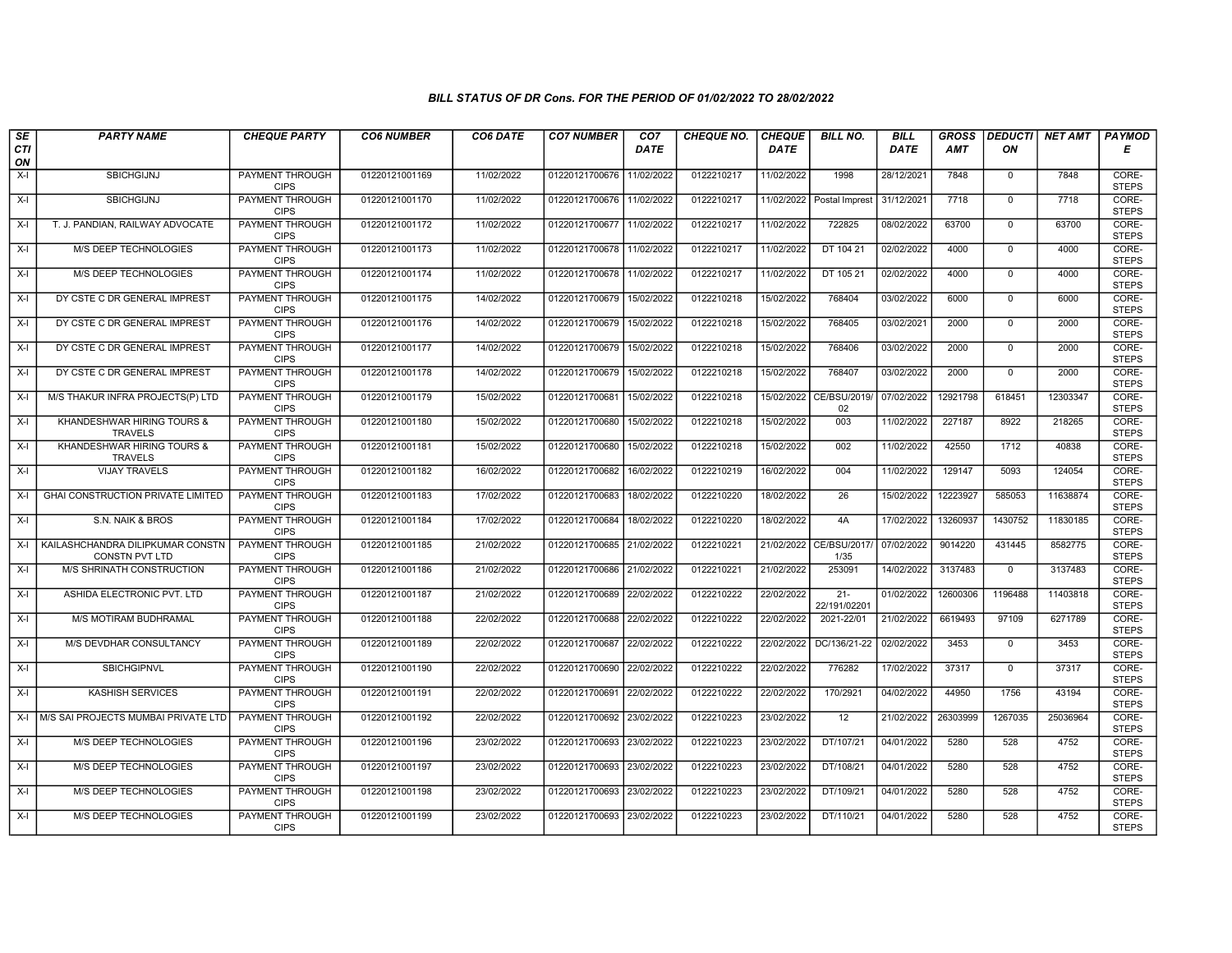| SE        | <b>PARTY NAME</b>                            | <b>CHEQUE PARTY</b>                       | <b>CO6 NUMBER</b> | CO6 DATE   | <b>CO7 NUMBER</b>         | CO <sub>7</sub> | <b>CHEQUE NO.</b> | <b>CHEQUE</b> | <b>BILL NO.</b>                | <b>BILL</b> | <b>GROSS</b> |                | DEDUCTI NET AMT | <b>PAYMOD</b>         |
|-----------|----------------------------------------------|-------------------------------------------|-------------------|------------|---------------------------|-----------------|-------------------|---------------|--------------------------------|-------------|--------------|----------------|-----------------|-----------------------|
| CTI<br>ON |                                              |                                           |                   |            |                           | DATE            |                   | <b>DATE</b>   |                                | <b>DATE</b> | AMT          | ON             |                 | Е                     |
| $X-I$     | T.J.PANDIAN                                  | <b>PAYMENT THROUGH</b><br><b>CIPS</b>     | 01220121001200    | 23/02/2022 | 01220121700694 24/02/2022 |                 | 0122210224        | 24/02/2022    | <b>NIL</b>                     | 01/02/2022  | 64200        | $\overline{0}$ | 64200           | CORE-<br><b>STEPS</b> |
| $X-I$     | <b>M/S P.S.ENTERPRISES</b>                   | <b>PAYMENT THROUGH</b><br><b>CIPS</b>     | 01220121001203    | 24/02/2022 | 01220121700697 24/02/2022 |                 | 0122210224        | 24/02/2022    | 6                              | 28/09/2021  | 848543       | 847844         | 699             | CORE-<br><b>STEPS</b> |
| X-I       | RE INFRA PVT LTD                             | PAYMENT THROUGH<br><b>CIPS</b>            | 01220121001204    | 24/02/2022 | 01220121700695 24/02/2022 |                 | 0122210224        | 24/02/2022    | 13                             | 24/02/2022  | 10374705     | 1119086        | 9255619         | CORE-<br><b>STEPS</b> |
| $X-I$     | <b>VIPRO SERVICES</b>                        | <b>PAYMENT THROUGH</b><br><b>CIPS</b>     | 01220121001205    | 24/02/2022 | 01220121700696 24/02/2022 |                 | 0122210224        | 24/02/2022    | 003                            | 24/02/2022  | 227217       | 8922           | 218295          | CORE-<br><b>STEPS</b> |
| $X-I$     | T.J.PANDIAN                                  | <b>PAYMENT THROUGH</b><br><b>CIPS</b>     | 01220121001206    | 24/02/2022 | 01220121700698 25/02/2022 |                 | 0122210227        | 25/02/2022    | 577166                         | 15/02/2022  | 25000        | $\overline{0}$ | 25000           | CORE-<br><b>STEPS</b> |
| $X-I$     | <b>M/S JAGDISH ENGG SERVICES</b>             | <b>PAYMENT THROUGH</b><br><b>CIPS</b>     | 01220121001207    | 25/02/2022 | 01220121700699 25/02/2022 |                 | 0122210227        | 25/02/2022    | $\overline{12}$                | 22/02/2022  | 3714584      | 156331         | 3558253         | CORE-<br><b>STEPS</b> |
| $X-I$     | <b>ASHVINI RENT CAR</b>                      | <b>PAYMENT THROUGH</b><br><b>CIPS</b>     | 01220121001208    | 25/02/2022 | 01220121700700 25/02/2022 |                 | 0122210227        | 25/02/2022    | 2021-22/03                     | 21/02/2022  | 95569        | 51             | 91787           | CORE-<br><b>STEPS</b> |
| $X-I$     | DY CSTE C DR GENERAL IMPREST                 | <b>PAYMENT THROUGH</b><br><b>CIPS</b>     | 01220121001209    | 25/02/2022 | 01220121700701 25/02/2022 |                 | 0122210228        |               | 28/02/2022 211102010400<br>118 | 25/01/2022  | 4068         | $\overline{0}$ | 4068            | CORE-<br><b>STEPS</b> |
| $X-I$     | NMC INDUSTRIES PVT LTD                       | <b>PAYMENT THROUGH</b><br><b>CIPS</b>     | 01220121001210    | 28/02/2022 | 01220121700702 28/02/2022 |                 | 0122210228        | 28/02/2022    | 20001000                       | 29/12/2021  | 20001000     | 359001         | 19641999        | CORE-<br><b>STEPS</b> |
| $X-I$     | M/s: Sai Projects ( Mumbai) Pvt Ltd          | <b>PAYMENT THROUGH</b><br><b>CIPS</b>     | 01220121001211    | 28/02/2022 | 01220121700703 02/03/2022 |                 | 0122210230        | 02/03/2022    | 2021-22/14                     | 28/02/2022  | 51936175     | 5601739        | 46334436        | CORE-<br><b>STEPS</b> |
| X-II      | KHANDESHWAR HIRING TOURS &<br><b>TRAVELS</b> | <b>PAYMENT THROUGH</b><br><b>CIPS</b>     | 01220221000018    | 04/02/2022 | 01220221700011 04/02/2022 |                 | 0122210212        | 04/02/2022    | $\overline{2}$                 | 01/02/2022  | 242827       | 9533           | 233294          | CORE-<br><b>STEPS</b> |
| $X-II$    | KHANDESHWAR HIRING TOURS &<br><b>TRAVELS</b> | <b>PAYMENT THROUGH</b><br><b>CIPS</b>     | 01220221000019    | 04/02/2022 | 01220221700012 04/02/2022 |                 | 0122210212        | 04/02/2022    | $\overline{1}$                 | 01/02/2022  | 42550        | 1712           | 40838           | CORE-<br><b>STEPS</b> |
| $X-H$     | DY CE(C)DR                                   | <b>PAYMENT THROUGH</b><br><b>CIPS</b>     | 01220221000020    | 07/02/2022 | 01220221700013 07/02/2022 |                 | 0122210213        | 07/02/2022    | 2563                           | 31/12/2021  | 9990         | $\overline{0}$ | 9990            | CORE-<br><b>STEPS</b> |
| $X-H$     | <b>VIPRO SERVICES</b>                        | PAYMENT THROUGH<br><b>CIPS</b>            | 01220221000021    | 07/02/2022 | 01220221700014 07/02/2022 |                 | 0122210213        | 07/02/2022    | 002                            | 03/02/2022  | 227310       | 8926           | 218384          | CORE-<br><b>STEPS</b> |
| X-II      | DYCE/C/GC                                    | <b>PAYMENT THROUGH</b><br><b>CIPS</b>     | 01220221000022    | 07/02/2022 | 01220221700013 07/02/2022 |                 | 0122210213        | 07/02/2022    | 577164                         | 19/01/2022  | 2143         | $\Omega$       | 2143            | CORE-<br><b>STEPS</b> |
| X-II      | CITY SURVEY OFFICE KURLA                     | <b>CITY SURVEY OFFICE</b><br><b>KURLA</b> | 01220221000024    | 08/02/2022 | 01220221700015 08/02/2022 |                 | 918595            | 08/02/2022    | 722823                         | 04/02/2022  | 33000        | $\mathbf{0}$   | 33000           | <b>BANK</b><br>CHEQUE |
| $X-H$     | CITY SURVEY OFFICE KURLA                     | <b>CITY SURVEY OFFICE</b><br><b>KURLA</b> | 01220221000025    | 08/02/2022 | 01220221700015 08/02/2022 |                 | 918595            | 08/02/2022    | 722824                         | 04/02/2022  | 933000       | $\overline{0}$ | 933000          | <b>BANK</b><br>CHEQUE |
| $X-H$     | <b>DM ENTERPRISES</b>                        | <b>PAYMENT THROUGH</b><br><b>CIPS</b>     | 01220221000026    | 08/02/2022 | 01220221700016 09/02/2022 |                 | 0122210215        | 09/02/2022    | 18                             | 03/02/2022  | 385097       | 15088          | 370009          | CORE-<br><b>STEPS</b> |
| $X-H$     | P S ENTERPRISES-MUMBAI                       | <b>PAYMENT THROUGH</b><br><b>CIPS</b>     | 01220221000027    | 09/02/2022 | 01220221700017 09/02/2022 |                 | 0122210216        | 10/02/2022    | PO256255                       | 09/02/2022  | 232          | $\mathbf{0}$   | 232             | CORE-<br><b>STEPS</b> |
| X-II      | DYNAMIC ENGINEERS-KOTA.                      | <b>PAYMENT THROUGH</b><br><b>CIPS</b>     | 01220221000028    | 10/02/2022 | 01220221700018 11/02/2022 |                 | 0122210217        | 11/02/2022    | 722821                         | 18/01/2022  | 140200       | $\overline{0}$ | 140200          | CORE-<br><b>STEPS</b> |
| $X-H$     | <b>SBICHGIPNVL</b>                           | <b>PAYMENT THROUGH</b><br><b>CIPS</b>     | 01220221000029    | 11/02/2022 | 01220221700019 11/02/2022 |                 | 0122210217        | 11/02/2022    | 257&ORS                        | 01/12/2021  | 11591        | $\mathbf{0}$   | 11591           | CORE-<br><b>STEPS</b> |
| $X-H$     | <b>SBICHGIFM</b>                             | <b>PAYMENT THROUGH</b><br><b>CIPS</b>     | 01220221000031    | 11/02/2022 | 01220221700020 11/02/2022 |                 | 0122210217        | 11/02/2022    | 09/2021                        | 08/02/2022  | 3591         | $\Omega$       | 3591            | CORE-<br><b>STEPS</b> |
| $X-II$    | <b>SBICHGIFM</b>                             | PAYMENT THROUGH<br><b>CIPS</b>            | 01220221000032    | 11/02/2022 | 01220221700020            | 11/02/2022      | 0122210217        | 11/02/2022    | 04                             | 09/02/2022  | 3981         | $\mathbf 0$    | 3981            | CORE-<br><b>STEPS</b> |
| X-II      | <b>SBICHGIFM</b>                             | PAYMENT THROUGH<br><b>CIPS</b>            | 01220221000033    | 16/02/2022 | 01220221700021            | 16/02/2022      | 0122210219        | 16/02/2022    | 10/2021                        | 11/02/2022  | 3928         | $\Omega$       | 3928            | CORE-<br><b>STEPS</b> |
| $X-H$     | <b>M/S RITES LTD</b>                         | PAYMENT THROUGH<br><b>CIPS</b>            | 01220221000035    | 18/02/2022 | 01220221700022            | 18/02/2022      | 0122210220        | 18/02/2022    | R27T21/00253                   | 27/12/2021  | 660800       | 24416          | 636384          | CORE-<br><b>STEPS</b> |
| $X-H$     | M/S DEVDHAR CONSULTANCY                      | <b>PAYMENT THROUGH</b><br><b>CIPS</b>     | 01220221000036    | 21/02/2022 | 01220221700023 22/02/2022 |                 | 0122210222        | 22/02/2022    | DC/083/21-22                   | 15/10/2021  | 4694         | 0              | 4694            | CORE-<br><b>STEPS</b> |
| X-II      | <b>SBICHGIFM</b>                             | <b>PAYMENT THROUGH</b><br><b>CIPS</b>     | 01220221000037    | 22/02/2022 | 01220221700024 22/02/2022 |                 | 0122210222        | 22/02/2022    | 10                             | 15/02/2022  | 3937         | $\mathbf{0}$   | 3937            | CORE-<br><b>STEPS</b> |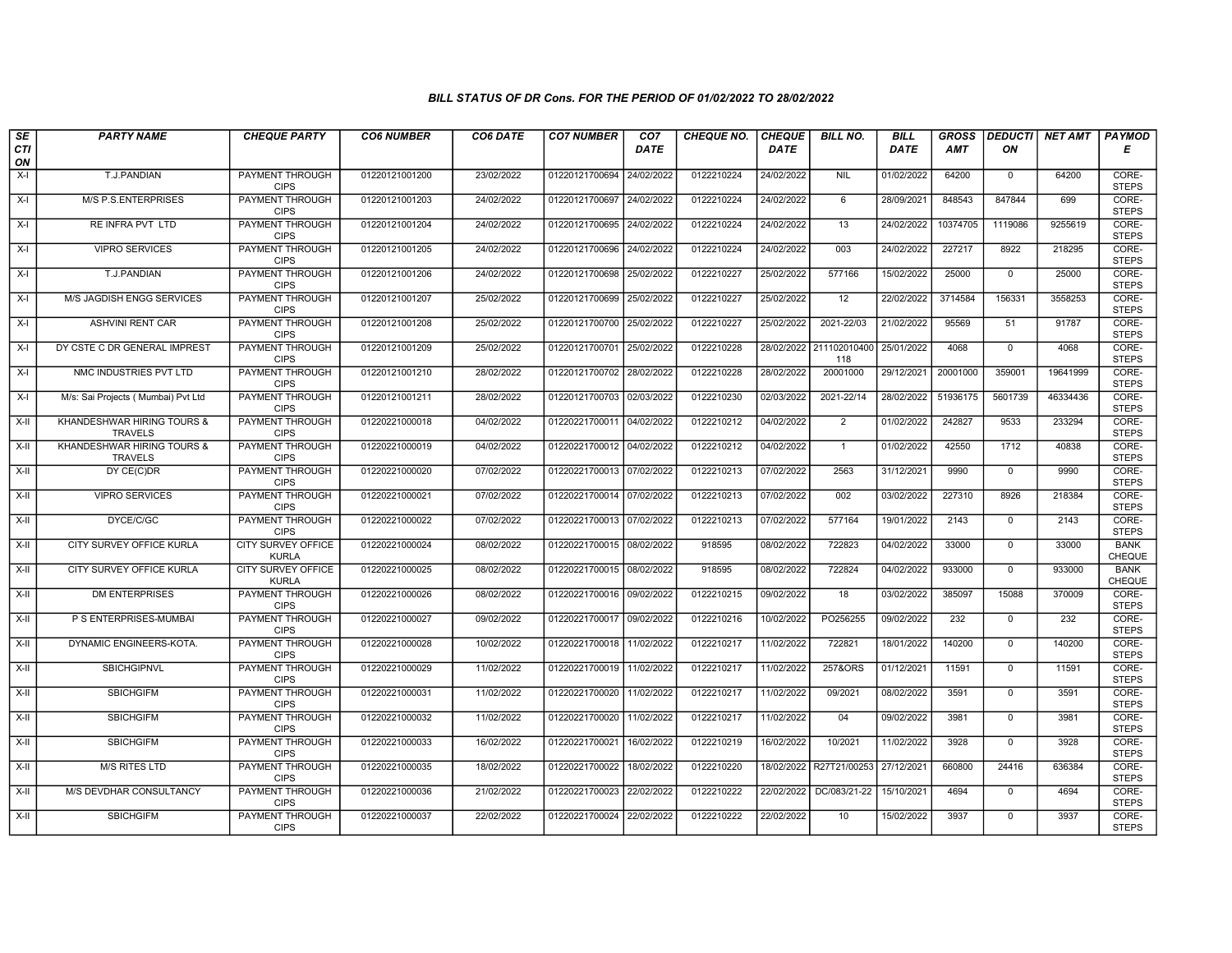| SE<br>CTI<br>ON | <b>PARTY NAME</b>               | <b>CHEQUE PARTY</b>                   | <b>CO6 NUMBER</b> | CO6 DATE   | <b>CO7 NUMBER</b>         | CO <sub>7</sub><br><b>DATE</b> | <b>CHEQUE NO.</b> | <b>CHEQUE</b><br>DATE | <b>BILL NO.</b>              | <b>BILL</b><br><b>DATE</b> | <b>GROSS</b><br><b>AMT</b> | <b>DEDUCTI</b><br>ΟN | <b>NET AMT</b> | <b>PAYMOD</b>         |
|-----------------|---------------------------------|---------------------------------------|-------------------|------------|---------------------------|--------------------------------|-------------------|-----------------------|------------------------------|----------------------------|----------------------------|----------------------|----------------|-----------------------|
| X-II            | DY CE(C)DR                      | <b>PAYMENT THROUGH</b><br><b>CIPS</b> | 01220221000038    | 22/02/2022 | 01220221700024 22/02/2022 |                                | 0122210222        | 22/02/2022            | 413                          | 18/02/2022                 | 9990                       |                      | 9990           | CORE-<br><b>STEPS</b> |
| $X-H$           | <b>SBICHGIPNVL</b>              | PAYMENT THROUGH<br><b>CIPS</b>        | 01220221000040    | 24/02/2022 | 01220221700025 24/02/2022 |                                | 0122210224        | 24/02/2022            | 755&ORS                      | 15/12/2021                 | 11988                      |                      | 11988          | CORE-<br><b>STEPS</b> |
| $X-II$          | DYCE/C/GC                       | PAYMENT THROUGH<br><b>CIPS</b>        | 01220221000041    | 24/02/2022 | 01220221700025 24/02/2022 |                                | 0122210224        | 24/02/2022            | Dv GC/G-7                    | 21/02/2022                 | 11910                      |                      | 11910          | CORE-<br><b>STEPS</b> |
| X-II            | M/s: Perfect Auto Works         | PAYMENT THROUGH<br><b>CIPS</b>        | 01220221000042    | 24/02/2022 | 01220221700026 25/02/2022 |                                | 0122210227        | 25/02/2022            |                              | 17/02/2022                 | 21476                      |                      | 21476          | CORE-<br><b>STEPS</b> |
| $X-H$           | DY CE(C)DR                      | PAYMENT THROUGH<br><b>CIPS</b>        | 01220221000043    | 25/02/2022 | 01220221700027 25/02/2022 |                                | 0122210228        | 28/02/2022            | RM684090066 22/02/2021<br>1n |                            | 9996                       |                      | 9996           | CORE-<br><b>STEPS</b> |
| <b>SBN</b><br>s | UNITED INDIA ENTERPRISES-MUMBAI | <b>PAYMENT THROUGH</b><br><b>CIPS</b> | 01220421000001    | 28/02/2022 | 01220421700001            | 02/03/2022                     | 0122210230        | 02/03/2022            | UIE-53/21-22                 | 13/12/2021                 | 30000                      | 30                   | 29970          | CORE-<br><b>STEPS</b> |
| <b>SBN</b>      | UNITED INDIA ENTERPRISES-MUMBAI | PAYMENT THROUGH<br><b>CIPS</b>        | 01220421000002    | 28/02/2022 | 01220421700001            | 02/03/2022                     | 0122210230        | 02/03/2022            | UIE-51/21-22                 | 13/12/2021                 | 55200                      | 52                   | 55148          | CORE-<br><b>STEPS</b> |
| <b>SBN</b><br>S | UNITED INDIA ENTERPRISES-MUMBAI | <b>PAYMENT THROUGH</b><br><b>CIPS</b> | 01220421000003    | 28/02/2022 | 01220421700001            | 02/03/2022                     | 0122210230        | 02/03/2022            | UIE-54/21-22                 | 13/12/2021                 | 34000                      | 34                   | 33966          | CORE-<br><b>STEPS</b> |